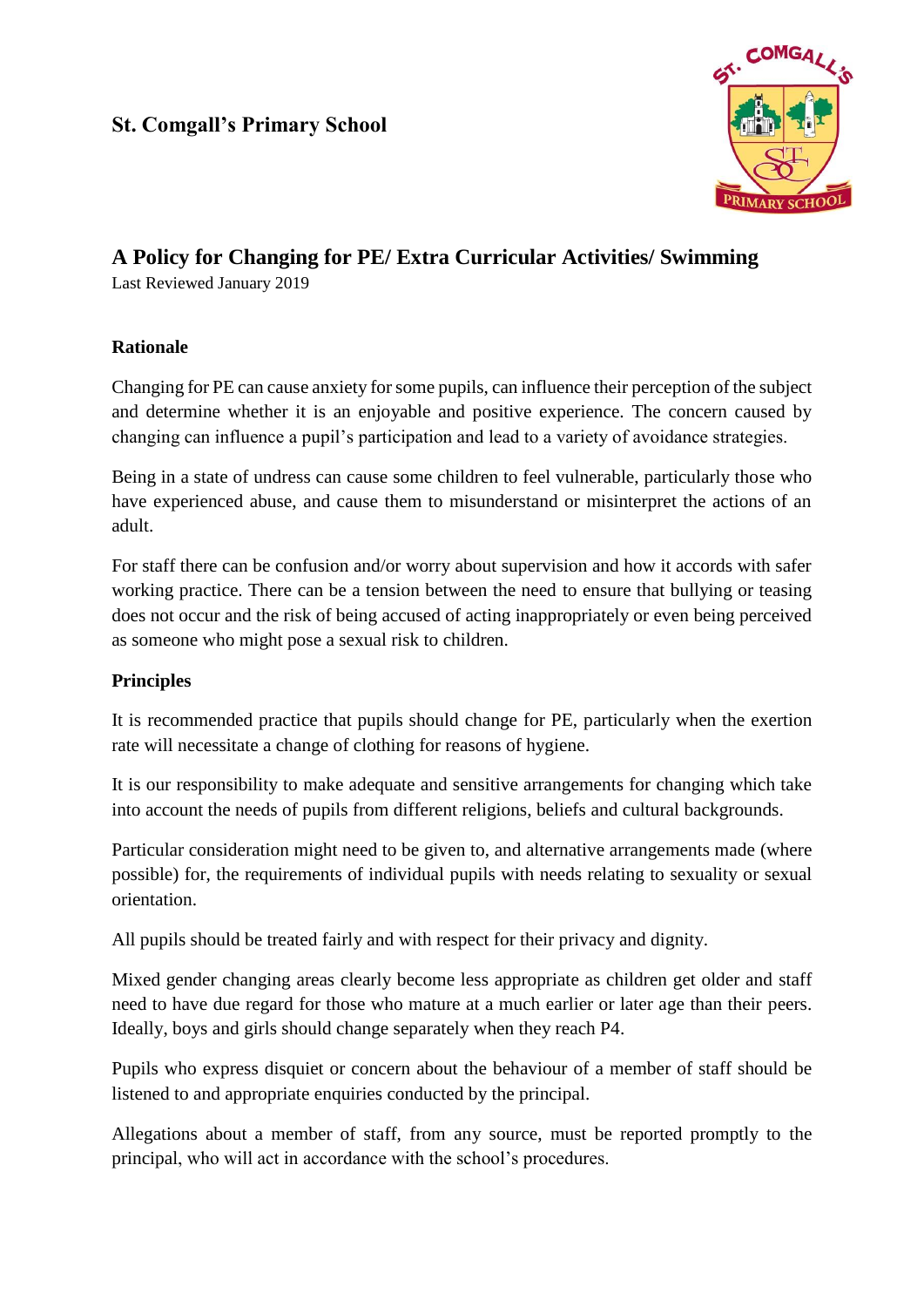It is often possible to leave the door of designated changing rooms slightly ajar; their layout makes it unlikely that the occupants can be seen in this way.

If there is a need for adults to enter the room it is recommended they should alert pupils to this by announcing it to give them the opportunity to cover up if they want to.

All adults, but particularly those of the opposite sex, should avoid just standing in the changing room watching pupils, or repeatedly going in and out without good reason.

A code of behaviour should be established with all pupils so they are clear about expectations about their conduct whilst they are unsupervised.

## **What if pupils need assistance with getting changed?**

Refer to the **Intimate Care Policy** for assisting children who are disabled or require additional support.

Pupils of all ages should be encouraged to be as independent as possible; adults should consider prompting and giving verbal help/encouragement before they offer assistance.

Assistance should take place openly, not out of sight of others.

What about when off-site changing rooms are used, such as at a public swimming pool?

The principles detailed above still apply.

It is not appropriate for school swimmers to share changing facilities with members of the public (unless this is part of a special school programme of community integration which has been carefully risk assessed). If school sessions precede or are followed by public sessions, enough time should be booked either side of the swimming session to allow pupils to get showered and changed.

As far as possible, members of staff should supervise or assist pupils of the same sex.

If changing areas are shared with pupils from another school, particularly those who are older/younger, adults from both/all schools should take this into consideration and properly risk assess together.